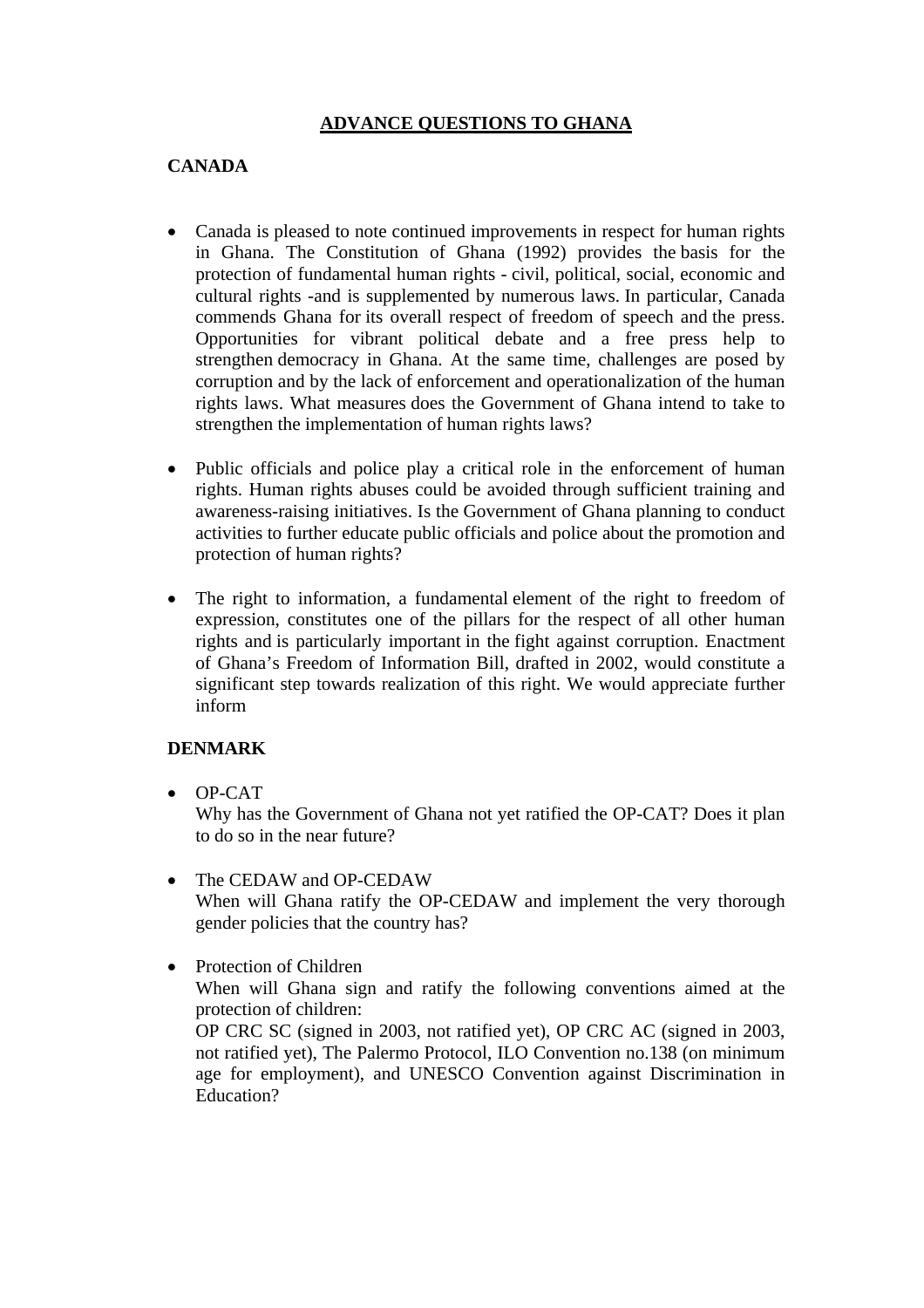#### **GERMANY**

- It appears from the compilation prepared by OHCHR (A/HRC/WG.6/2/GHA/2), para. 18, as well as from the submissions made by stakeholders, paras.16-17, that trafficking in persons, in particular child trafficking remains a serious issue of concern. The necessary legislation has been provided with the "Human Trafficking Act" of 2005. How can the implementation of the Human Trafficking Act be improved in order to better address and fight the issue of human trafficking ?
- The stakeholders submission provides the information that human rights are severely affected by large-scale mining operations, paras. 33-37, especially as among the consequences of those operations were forced evictions, loss of access to safe drinking water or access to farm land. What measures is the Ghanese Government prepared to take to protect the rights, including the Economic, social and cultural rights, of those affected by large scale mining?

## **NETHERLANDS**

- An important aspect of access to justice and prevention of human rights violations is the education of the public to know their rights and demand them. What is done by the government of Ghana to reach out to the general public to know their rights and to know how to obtain access to justice, even if there is a lack of financial means?
- An important tool to prevent torture and other cruel, inhuman or degrading forms of treatment or punishment is the instrument of regular visits to prisons by independent international and national bodies. Ghana signed the Optional Protocol to the UN Convention against Torture (OPCAT) on 6 November 2006. What is the current state of affairs of the ratification of this important human rights instrument?
- How is the government of Ghana addressing the apparent lack of confidence in the police system which encourages "mob justice" by the public?
- What is Ghana's main strategy in tackling the cultural challenges related to human rights violations, such as the persistence of Female Genital Mutilation (FGM), the *trokosi* system and the witch camps?
- With elections foreseen in December 2008, and Ghana's intentions on the promotion of women in governance (affirmative action policy of 1998), what is the Government of Ghana doing in order to increase the number of women that participate in government and parliament?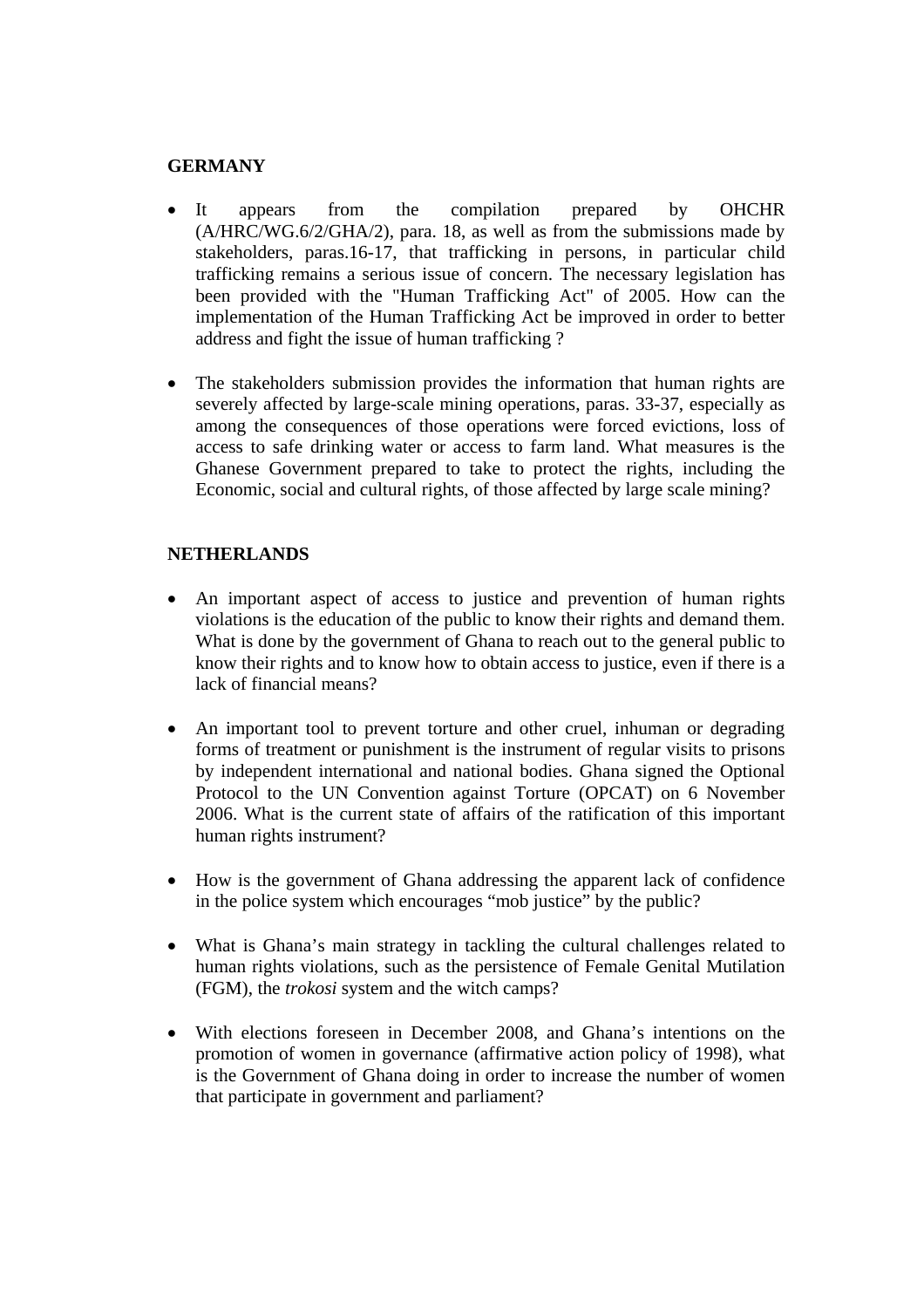#### **SWEDEN**

The constitution of Ghana prohibits torture or other cruel, inhuman or degrading treatment or punishment. Ghana is party to the Convention against Torture. In its national report to the 2008 Universal Periodic Review, the government of Ghana noted further specific legal provisions against torture and maltreatment in prisons, within the context of working to ensure the humane and dignified treatment of prisoners. Civil society organisations have continued to report cases, however, of alleged abuse of prisoners, while poor conditions in prisons and other places of detentions have threatened the health and physical safety of detainees. Could the government of Ghana elaborate on measures it is taking to ensure the well-being of prisoners and other detainees in compliance with the Convention Against Torture and other international standards, and on the process of ratification of the Optional Protocol to the Convention which it has signed? Does the Government of Ghana face specific needs in terms of capacity building in this area?

#### **UNITED KINGDOM OF GREAT BRITAIN AND NORTHERN IRELAND**

- Could you please elaborate further on the role civil society played in the preparation of your national report for this process?
- We would like to know how many victims the Domestic Violence and Victim Support Unit (DOVVSU) helps each year and what steps are being taken to review and improve its service?
- Could you tell us how Ghana is working to expand legal aid to rural areas?
- Could you tell us whether Ghana is considering separating the position of Attorney General and the Minister of Justice? Is Ghana likely to appoint an independent public prosecutor?
- What is Ghana doing to improve prison conditions and reduce the amount of time prisoners serve while on remand?
- Could you tell us what the position is on the draft Right to Information Bill? When might it be presented to Parliament?
- What steps are being taken, in line with Ghana's  $3^{rd}$ ,  $4^{th}$ , and  $5^{th}$  periodic reports to CEDAW, to increase women's participation in politics?
- When will Ghana extend the Child Labour Monitoring Programme to other districts?